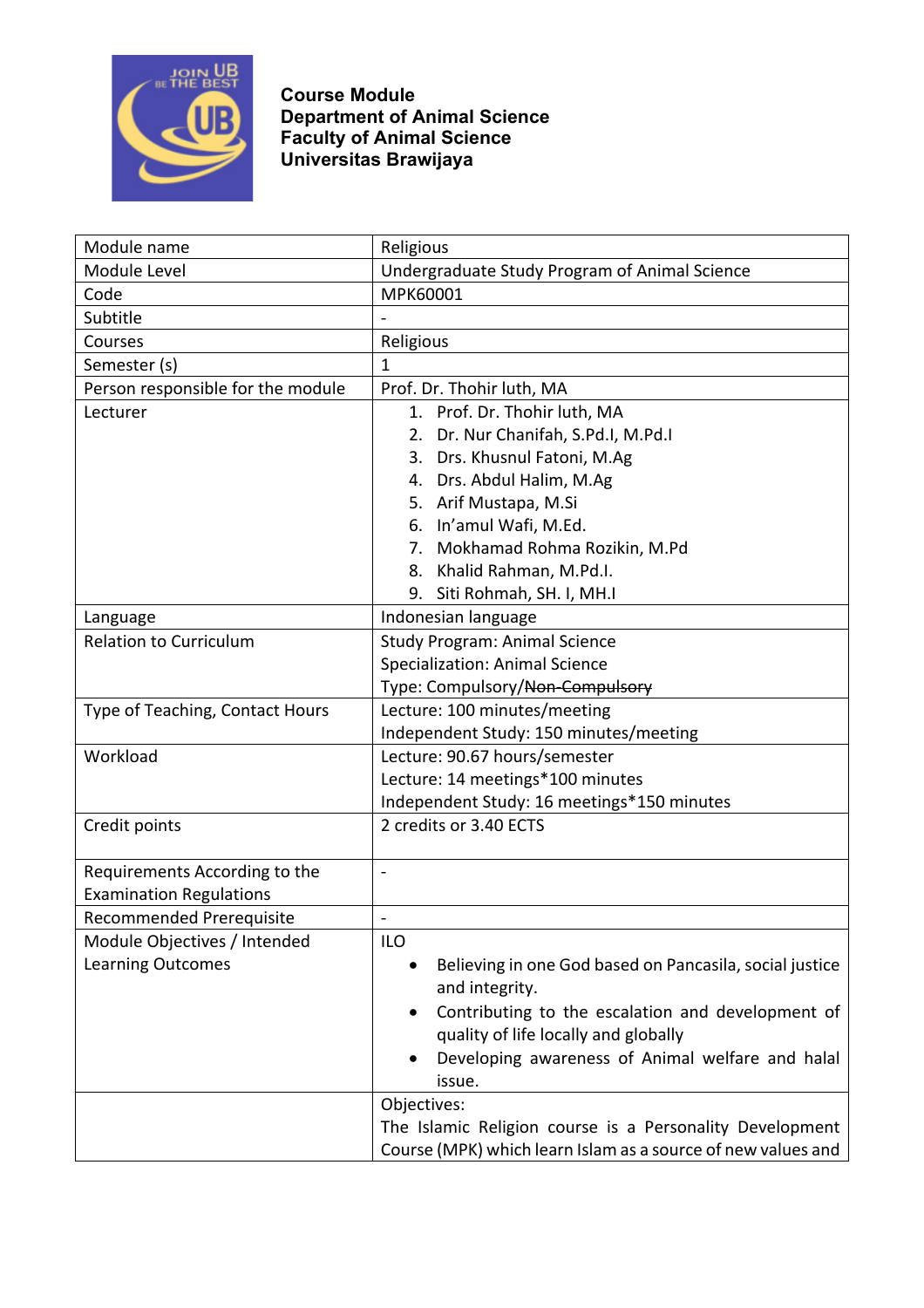

## **Course Module Department of Animal Science Faculty of Animal Science Universitas Brawijaya**

|                              | that leads students in the development of Islamic professions<br>and personalities. |
|------------------------------|-------------------------------------------------------------------------------------|
|                              | Knowledge:                                                                          |
|                              | Build their faith and piety, have knowledge and have noble                          |
|                              | character and Islamic teachings as a basis for thinking and                         |
|                              | behaving in professional development.                                               |
|                              | <b>Skills</b>                                                                       |
|                              | Cognitive                                                                           |
|                              | Implementing Islamic aqidah in daily life, as well as morals                        |
|                              | and modern problems logic.                                                          |
|                              | Phsycomotoric                                                                       |
|                              | Apply Islamic aqidah to students to have good character                             |
|                              | (honesty, trustworthiness, hard work, responsibility, and<br>discipline)            |
|                              | Competences                                                                         |
|                              | Guiding students to develop correct and critical thinking                           |
|                              | and reasoning in understanding actual problems in an Islamic                        |
|                              | perspective                                                                         |
| Content                      | Introduction: The Urgency of Islam in Higher Education<br>1.                        |
|                              | 2.<br>Integration of Faith, Islam and Ihsan in Forming a                            |
|                              | <b>Whole Person</b>                                                                 |
|                              | Implementation of Islamic Aqidah in Realizing<br>3.                                 |
|                              | Happiness in the World and the Hereafter                                            |
|                              | Islam Rahmatan Lil 'Alamin<br>4.                                                    |
|                              | 5.<br>The Role of Mosques in Building Human Civilization                            |
|                              | Islamic Law in the Indonesian Context<br>6.                                         |
|                              | 7.<br><b>Morals and Modern Problems</b>                                             |
|                              | 8.<br>Islam and the Challenge of Radicalism                                         |
|                              | The Qur'anic Paradigm in Facing the Development of<br>9.                            |
|                              | Modern Science and Technology                                                       |
|                              | 10. Corruption and its Prevention in an Islamic Perspective                         |
|                              | 11. Islamic Economic and Administrative System                                      |
|                              | 12. Politics and Love for the Motherland in an Islamic<br>Perspective.              |
| <b>Study and Examination</b> | Examination requirements: A minimum attendance of                                   |
| Requirements and Forms of    | 80% to take the Final Exam                                                          |
| Examination                  | The forms of the test: Multiple Choices/Essay/Group                                 |
|                              | The Final Score Component:                                                          |
|                              | 30% Midterm Exam,                                                                   |
|                              | 30% Final Exam,                                                                     |
|                              | 20% Structured Assignments,                                                         |